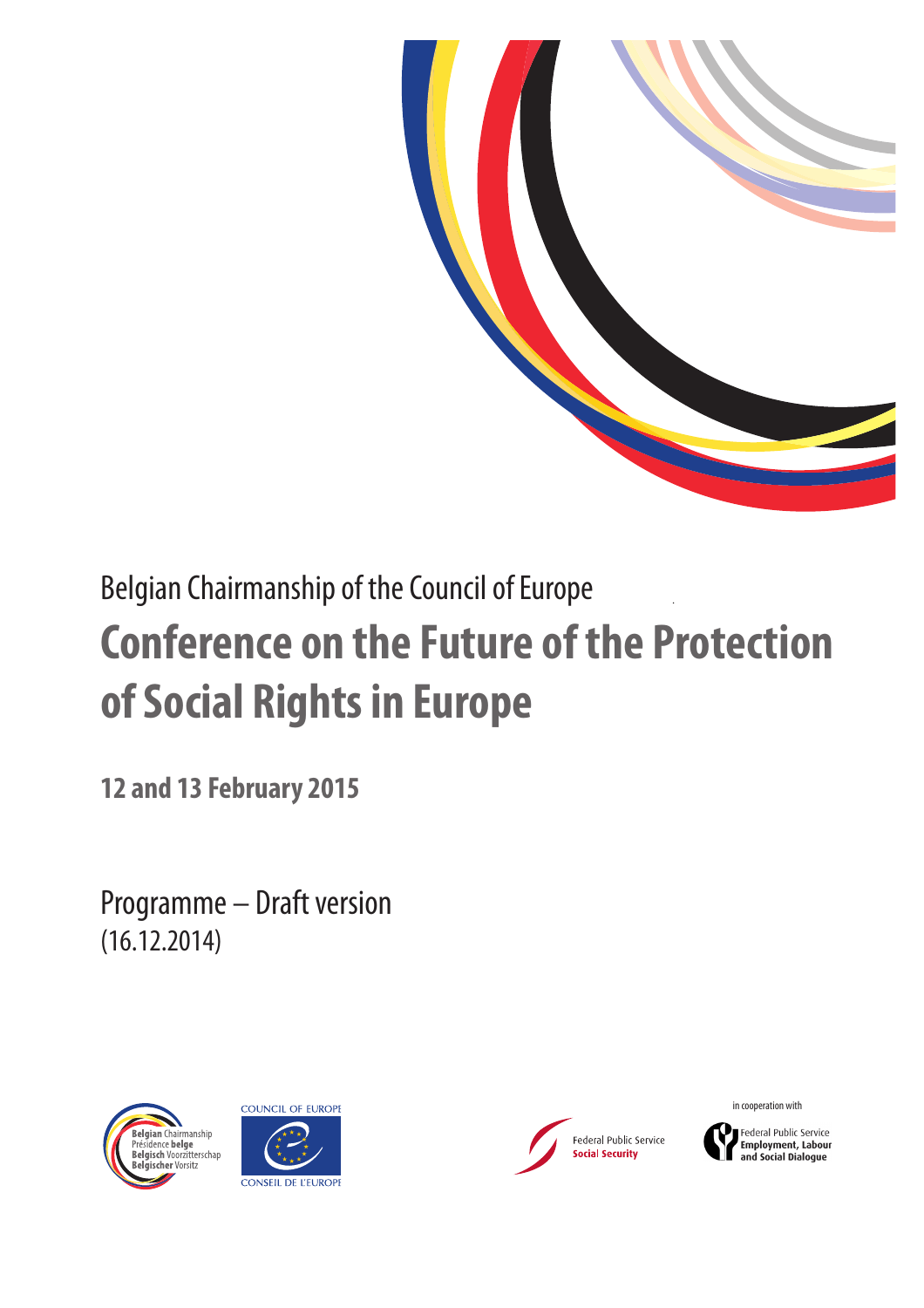In the year of the 50th anniversary of the entry into force of the European Social Charter,the conference convened in Brussels on 12 and 13 February 2015 is a contribution of the Belgian presidency to Turin process launched at the High-Level Conference on the European Social Charter (Turin, 17-18 October 2014).

Social rights are human rights. They are an integral part of the European societal model. These rights belong to all human beings in the same way as civil and political rights and to an even greater degree since they are, in many respects, a prerequisite for efective enjoyment of civil and political rights.

A particular emphasis will be placed on the signing and ratifcation of the "revised European Social Charter", the accession of Council of Europe member States to the Protocol on collective complaints and the possibilities and challenges relating to European Union accession to those instruments.

Beyond general policy issues, social security and social labour law will be on the agenda.

**First day** 

**08:30 Welcome – cofee**

**09:00** Opening speeches by the Secretary General of the Council of Europe, the Commissioner of Employment, Social Affairs, Skills and Labour Mobility, the Minister for Foreign and European Afairs, the Minister of Social Afairs and Public Health and the Minister for Employment

Introduction : Presentation of the Conference objectives by the FPS Social Security

### **09:30 Session I. Redefning the welfare state and the economic crisis : developments in social protection and labour law**

This session aims at recalling the context defned by the reform programmes implemented in some European States in order to make the labour market more fexible and to reduce the public debt burden thanks to reductions in the scope of social benefts, even in the scope of social protection. To this end, it will provide a description of the programmes that have been developed to reform the welfare state and, more recently, to address the fnancial and economic crisis, by recognizing the main identifable trends throughout the member States of the Council of Europe.

The transformations of social protection, by **N.** The transformations of labour law, by **Prof. C. Barnard,** Cambridge University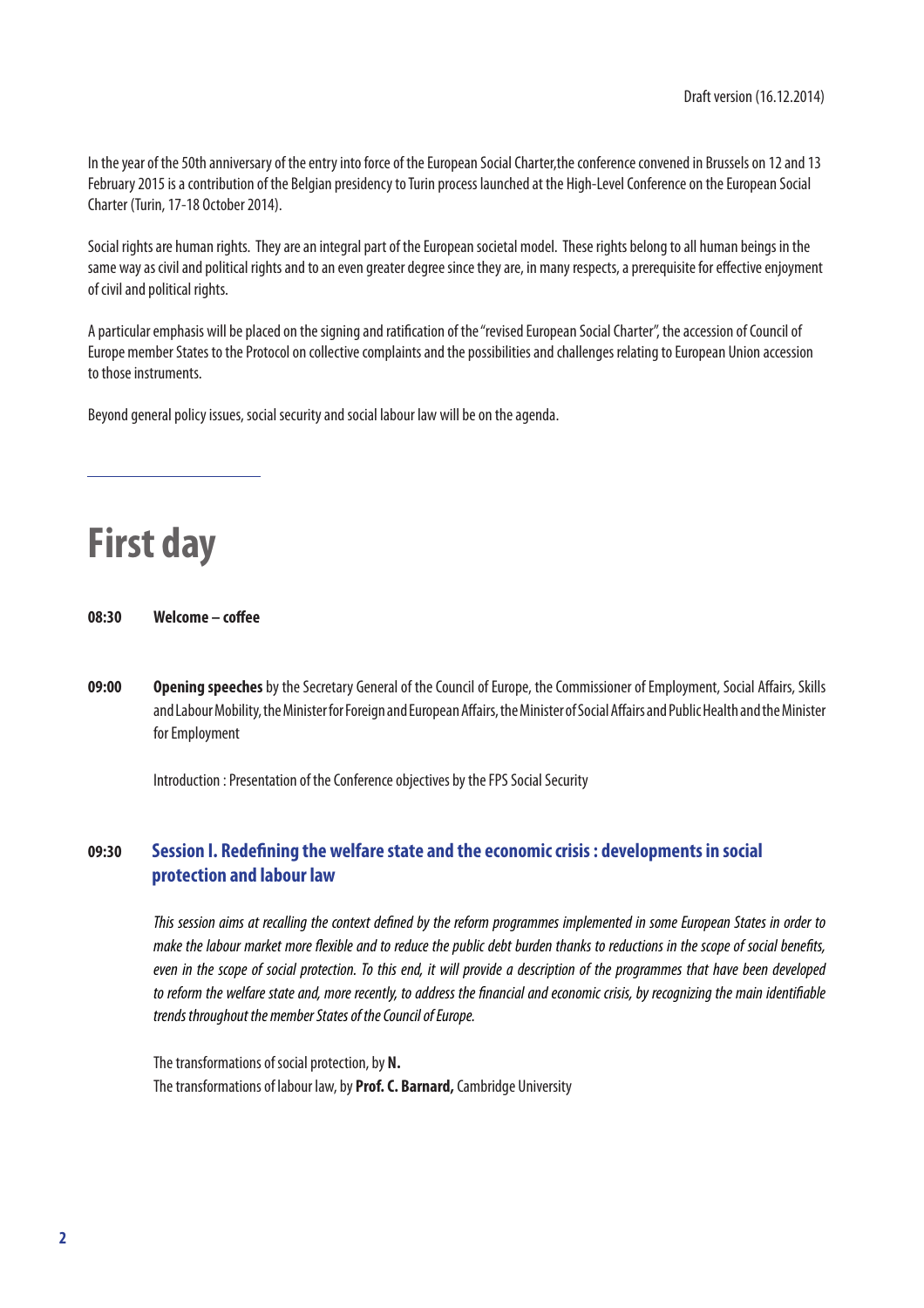### **10:30 Cofee break**

### **11:00 Session II. Guarantee of the social rights by the Council of Europe : a bulwark against the crisis**

Chairmanship of the session : **Mrs F. Tulkens**, former Vice-President of the European Court of Human Rights

This session will lead us to recall the latest developments regarding the protection of social rights in the area of labour and social protection before the European Committee of Social Rights and the European Court of Human Rights, which are the main relevant competent bodies of the Council of Europe. Following the presentation of the recent developments of case-law, an exchange will take place about the points of convergence or divergence within the approaches adopted by these various bodies.

The contribution of the European Social Charter, by **N.** (President of the European Committee of Social Rights) The contribution of the European Convention of Human Rights, **by Prof. P. Lemmens**, Judge at the European Court of Human Rights

### **12:30 Lunch**

### **14:00 Session III. Guarantee of the social rights in a broader context**

The contribution of the Court of Justice of the European Union, by **Prof. K. Lenaerts**, Vice-President of the Court of Justice of the European Union

The contribution of the UN Committee on Economic, Social and Cultural Rights, by **Mrs V. Bras Gomes**, Member of the Committee The contribution of the ILO Committee of Experts to the application of conventions and recommendations, by **Ms. C. Doumbia-Henry**, Director, ILO International Labour Standards Department.

Following these presentations, each about 20 minutes long, about 20 minutes will remain for a debate involving all participants in the Conference about the four following issues :

- . Is the consistency of the protection of social rights maintained in Europe, despite the diversity of the sources and the mechanisms to monitor compliance therewith ? ;
- Are there signs of some convergence of jurisdictional mechanisms for protection of social rights ?;
- What impact will the developments within bodies for the protection of social rights at European or international level have on the approach of national jurisdictions ?;
- What do these developments mean for the other powers (legislative and executive branches) when taking into account fundamental social rights?

### **15:30 Cofee break**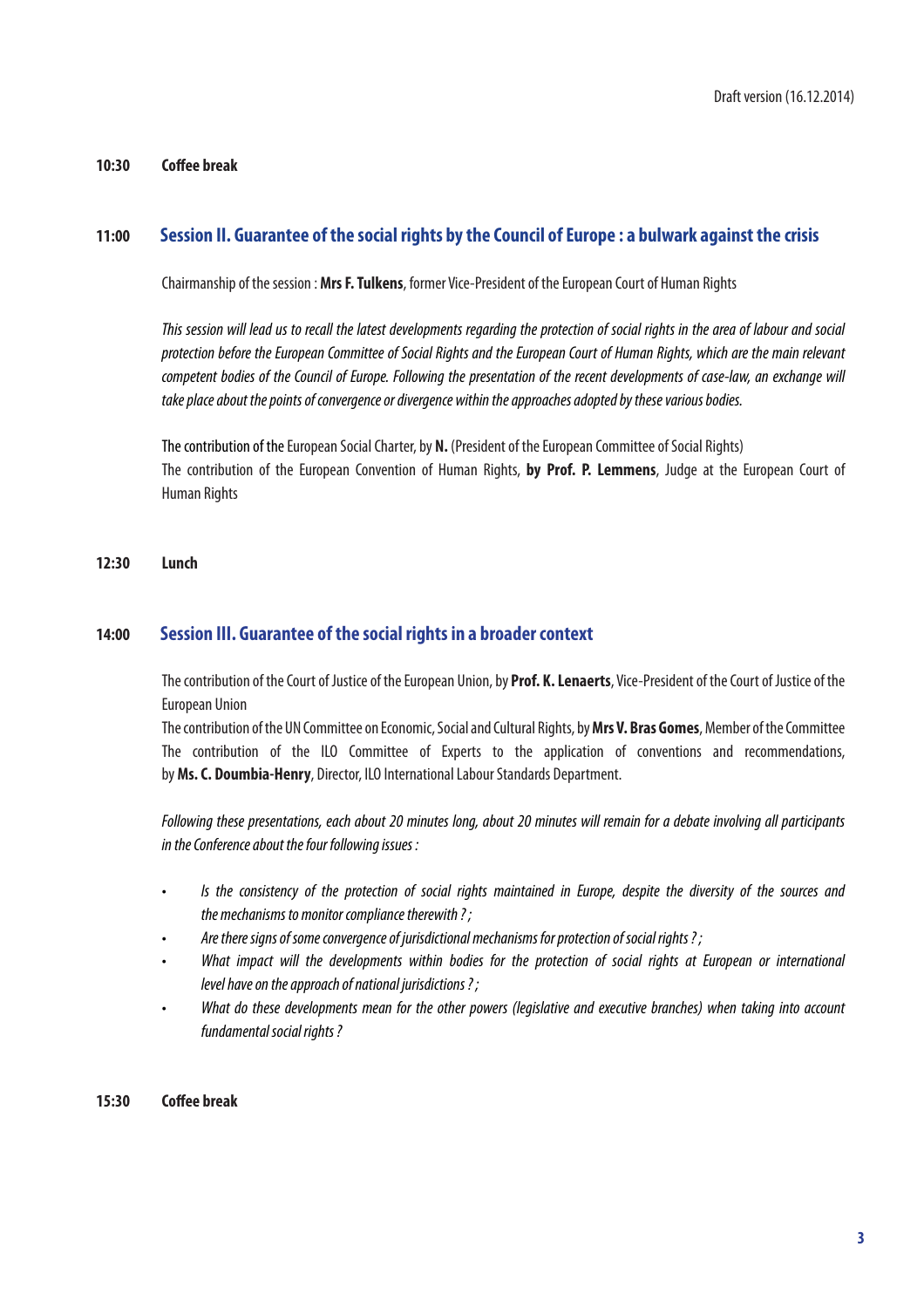#### 16:00 Round table with the social partners and political players

Round table chaired by Mr. P.-P. Maeter, Chairman of the Belgian Federal Public Employment, Labour Law and Social Dialoque

Exchange bringing together a representative of the European Trade Union Confederation, a representative of Business Europe, a representative of the Platform of the European Social NGOs, a representative of the DG Employment, Social Affairs and Inclusion of the European Commission, and a representative of the Secretariat of the Council of Europe (DG II). The speakers will ensure to structure their comments by distinguishing the issues related to social protection, on the one hand, and those related to labour law, on the other hand.

The round table will aim at addressing the following issues:

- Have fundamental social rights suffered an erosion as a result of the responses of European States to the financial and  $\ddot{\phantom{0}}$ economic crisis and to the public debt crisis?;
- Have the mechanisms for the protection of fundamental social rights been able to quide the responses of the States, in  $\ddot{\phantom{a}}$ order to ensure that the impact remains limited to the minimum necessary, and if not, what improvements could be  $considered$  ?:
- What have been the respective roles of the governments, social partners and civil society organizations in the identification of the responses to the crisis. Have fundamental social rights guided the actions of these various players?

 $18:00$ **Cocktail**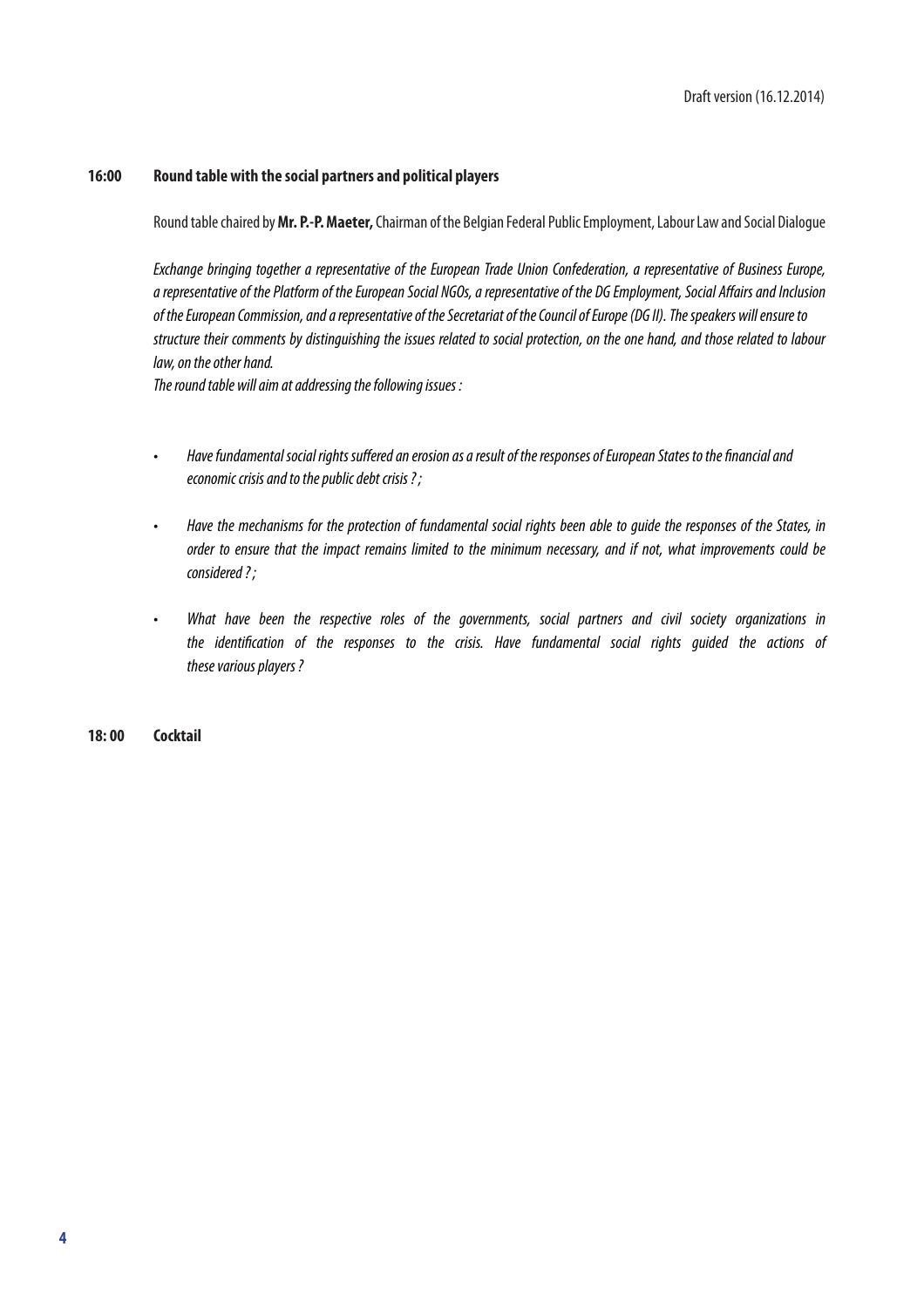### **Second day**

### **Synthesis of the frst day**

### **09:15 Session IV. The relationship between the European Union and the Council of Europe in the area of social rights**

The role of the EU Charter of Fundamental Rights in the protection of social rights, by **Prof. J. Kenner**, Chair of European Law and a member of the Human Rights Law Centre (HRLC), University of Nottingham

The added value of the European Social Charter, by **Mr. R. Brillat**, Executive Secretary of the European Social Charter

The relationship between the European Union and the Council of Europe with regard to social rights : review of the present situation and future prospects, by **Prof. O. De Schutter**, Member of the Scientifc Committee of the EU Fundamental Rights Agency and Member of the UN Committee on Economic, Social and Cultural Rights

### **10:45 Cofee break**

### **11:15 Round table**

Round table chaired by **Mr. M. Kjærum**, Director of the EU Agency for Fundamental Right

Exchange bringing together the Member of the European Commission responsible for Employment and Social Affairs, the (Belgian) Minister in charge of Social Affairs, the Delegate of the Latvian Presidency of the Council of the European Union, the independent person appointed by the Council of Europe to the Management Board of the EU Fundamental Rights Agency, the Director of the EU Fundamental Rights Agency, and Mr R. Brillat, Executive Secretary of the European Social Charter.

Key speakers (will speak immediately after a frst round table discussion with the panel members): **Mr. P. Baussand**, Executive Director of the Platform of the social NGOs; **Ms. V.Nilsson ,** Confederal Secretary of the European Trade Union Confederation; a representative of ATD Quart Monde.

This round table will aim at addressing the following issues :

- Does the consideration of social rights in the elaboration of EU legislations and policies still present shortcominas?
- Does the EU Charter of Fundamental Riahts auarantee sufficiently stronaly the compliance of the EU law and policies with the standards developed by the Council of Europe with regard to social rights ?
- Are the modalities of cooperation between the European Union and the Council of Europe as satisfactory in the area of social rights as they are in the area of civil and political rights ? How can the complementarity between the EU and the Council of Europe be further strengthened with regard to social rights?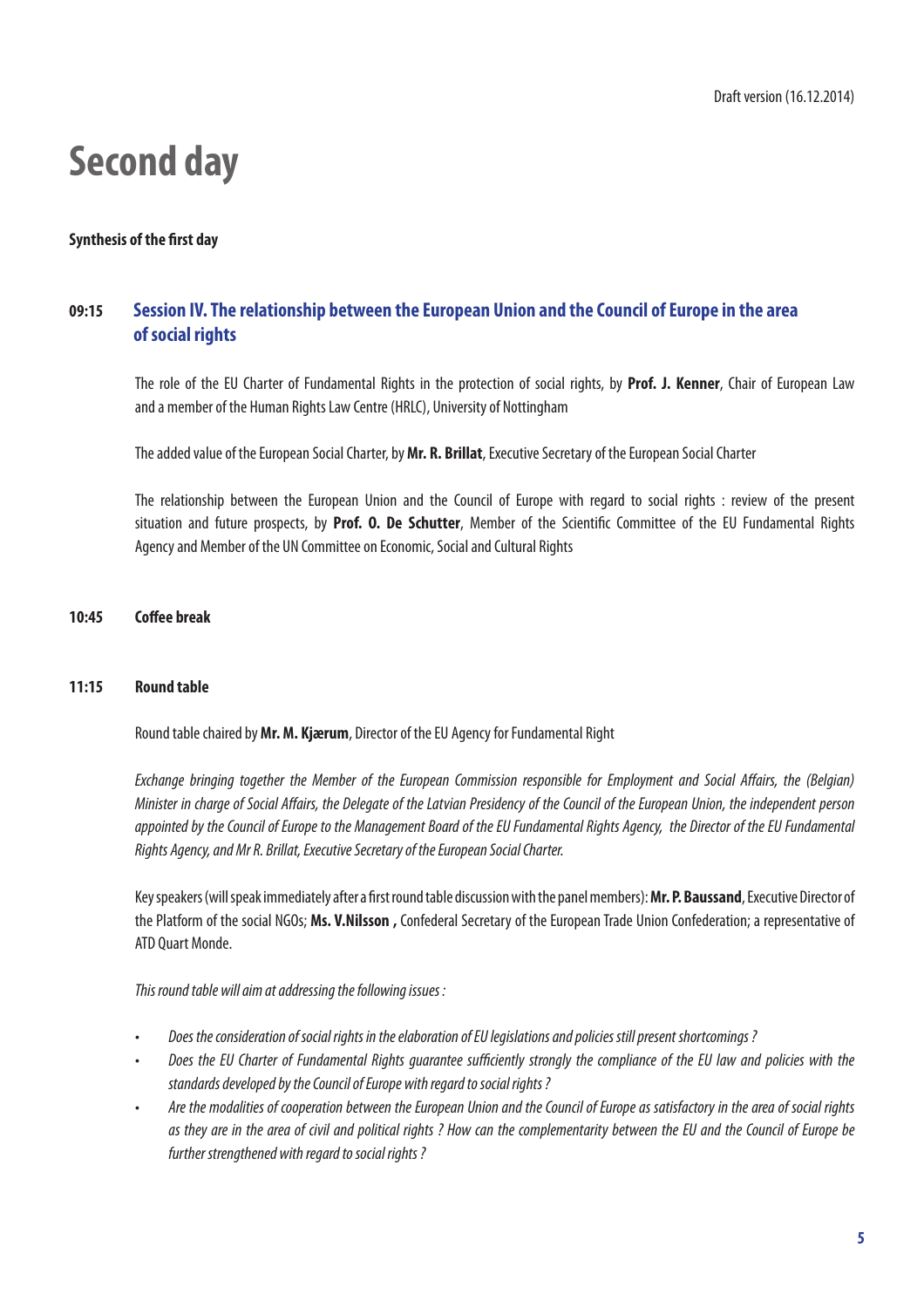### **Session V. Conclusions**

- **12:30** Synthesis and prospects, by a Member of the Parliamentary Assembly of the Council of Europe
- **13:00** Closing by Minister of Social Afairs and announcement of the "Brussels Document" on the future of the protection of fundamental social rights in Europe

Languages: French, English and Dutch, with simultaneous translation A background note will describe the objectives of the Conference as well as the process in which it operates.

## **The "Brussels Document" on the future of the protection of fundamental social rights in Europe**

In the immediate aftermath of the Conference, academic experts will prepare a synthesis document summing up the main proposals made in the course of the Conference for further improving the protection of social rights considered as human rights. The gathering will be chaired by **J.-Fr. Akandji-Kombé**, Professor at Paris I-Panthéon-Sorbonne and coordinator of the Academic network of the European Social Charter.

These experts will work with complete independence, while taking into account the conclusions resulting from exchanges of Conference. Consequently, they will build on the fndings made in the course of the Conference; on the recommendations which will have been formulated; and on the responses that those recommendations will have generated.

Once their synthesis work is completed, they will hand over the fruits of it, under the form of a "Brussels Document on the future of the protection of fundamental social rights in Europe", to the Belgian Presidency of the Council of Europe. It will be then up to the member States of the Council of Europe, including the Belgian Presidency – but also the Presidencies to come -, to give to this set of proposals the follow-up that they fnd appropriate.